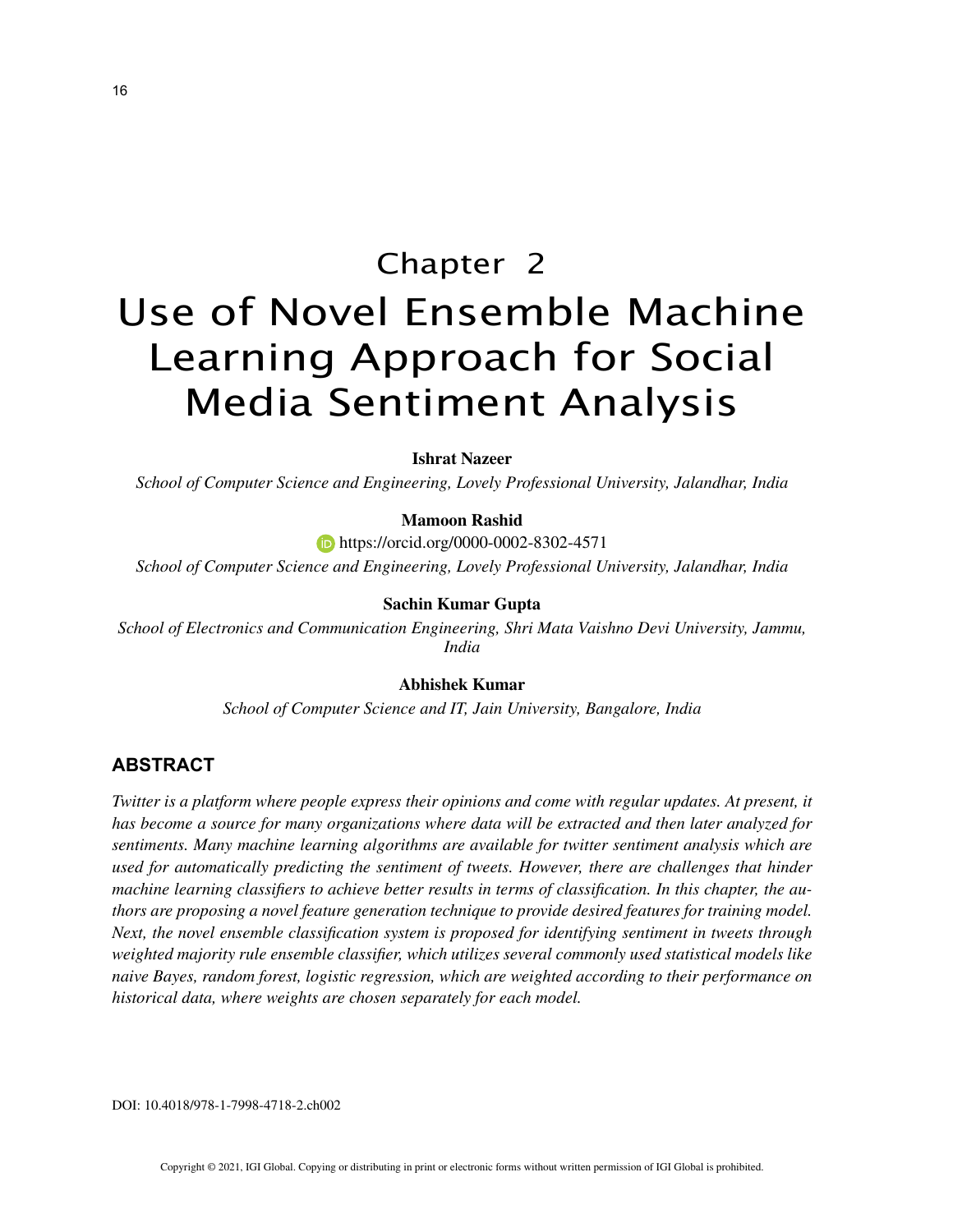# **INTRODUCTION TO SENTIMENT ANALYSIS**

In the current world of technology everyone is expressive in one or other way. People want to express their opinions about various issues be it social, political, economic or business. In this process social media is helping people in a great way. Social networking sites like Facebook, twitter, WhatsApp and many others thus become a common tool for people to express themselves. Analyzing the opinions expressed by the people on different social networking sites to get useful insights from them is called social media analytics. The insights gained can then be used to make important decisions. Among all the networking sites twitter is becoming most powerful wherein people express their opinions in short textual messages called tweets. Analyzing the tweets to retrieve insight information is called twitter sentiment analysis (SA) or opinion mining. Sentiment analysis classifies the sentiment of a tweet into three classes of positive negative and neutral (Ahuja, Ret al. 2019). Twitter sentiment analysis is helping the modern world in a great way as an example SA can help a company in knowing the customer reviews about a particular product and will help customers to select the best product based on opinion of people.

Figure 1 shows five main steps required in Sentiment Analysis.

*Figure 1. General steps in Twitter sentiment analysis process*



- 1. **Data Collection**: Process of SA begins by collecting the tweets from twitter using Application Programming Interface (API). API will allow us to interact with the twitter and extract the tweets in a programmatic way. The extracted tweets are then used for further processing,
- 2. **Pre-Processing**: Data preprocessing is done to remove extra features from the tweets. It decreases the size of tweets and makes them suitable for classification (Rane, A et al. 2018). The feature that are removed include following:
	- a. The user name which is preceded by @ symbol.
	- b. The retweets which are preceded by RT.
	- c. Hashtags denoted by #.
	- d. Slang words are replaced with words of equivalent meanings.
- 3. **Feature Extraction**: Feature extraction steps are responsible for extracting the features from the tweets. Different types of features are there like twitter specific features (includes features like hashtags, retweets, user names, URL), textual features (includes feature like length of tweet and length of words, emoticons, number of question marks), Parts Of Speech (features like nouns, verbs, adverbs, adjectives etc.), Lexicon Based features (comparison of positive and negative word percentages)(Permatasari, R. Iet al. 2018).